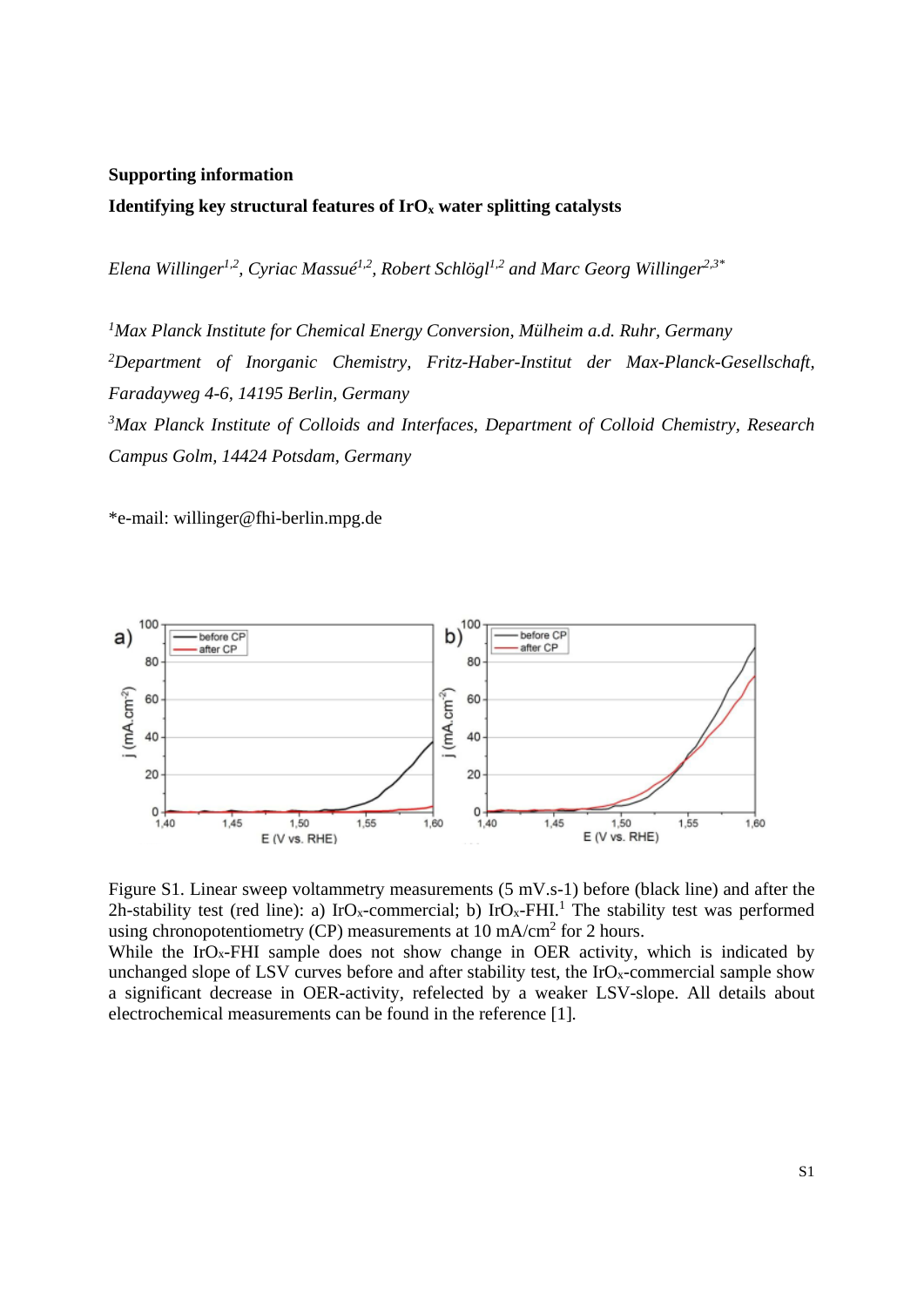

Figure S2. a) Original HAADF and Fourier filtered HAADF images of the IrOx-FHI.



Figure S3. HAADF images of specific Ir clusters and their building blocks.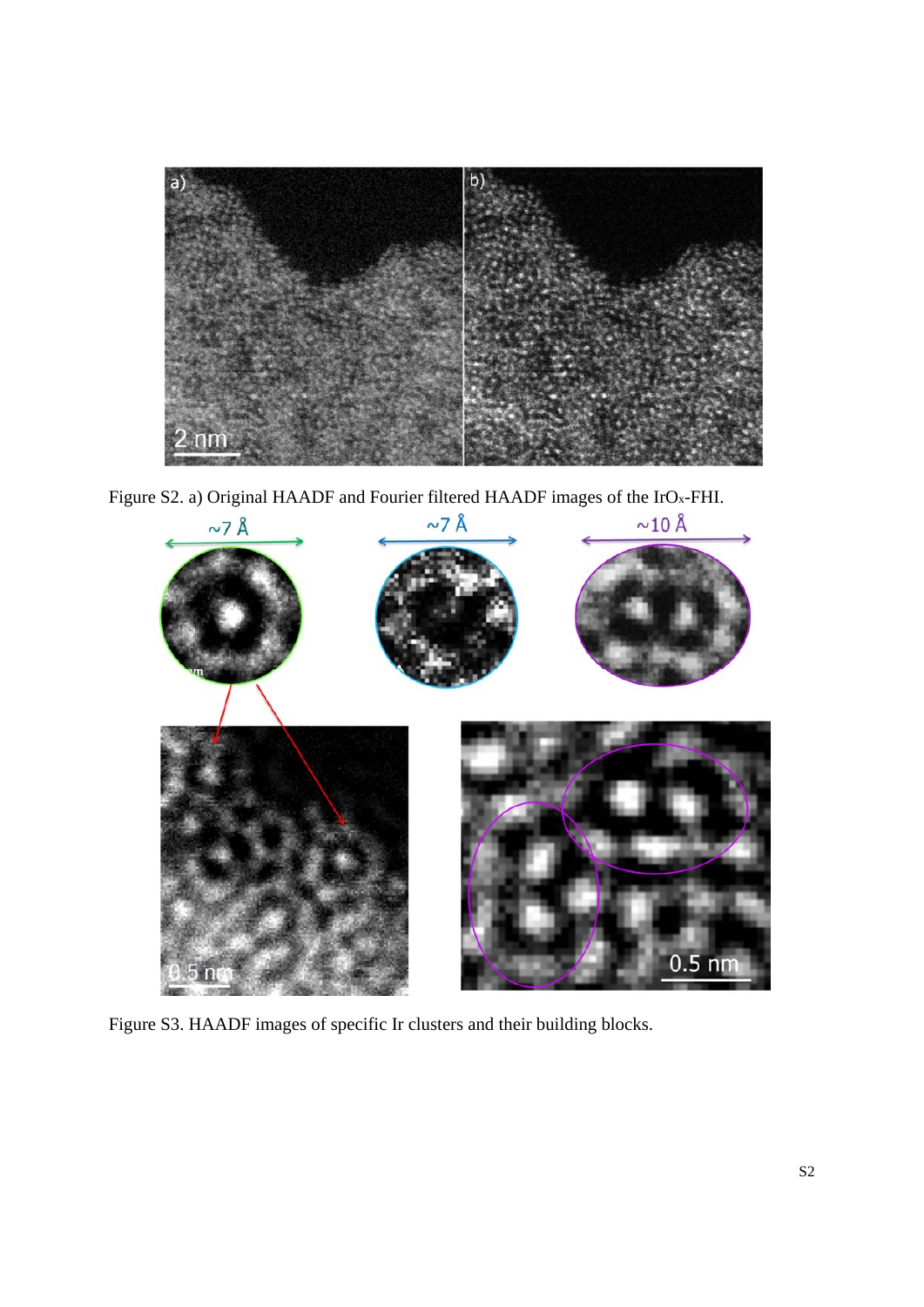

Figure S4. EDS analysis of elemental composition Ir hydroxides.



Figure S5. Calculated xPDFs of K<sub>0.25</sub>IrO<sub>2</sub>-hollandite and IrO<sub>2</sub>-rutile for clusters of 7 Å sizes.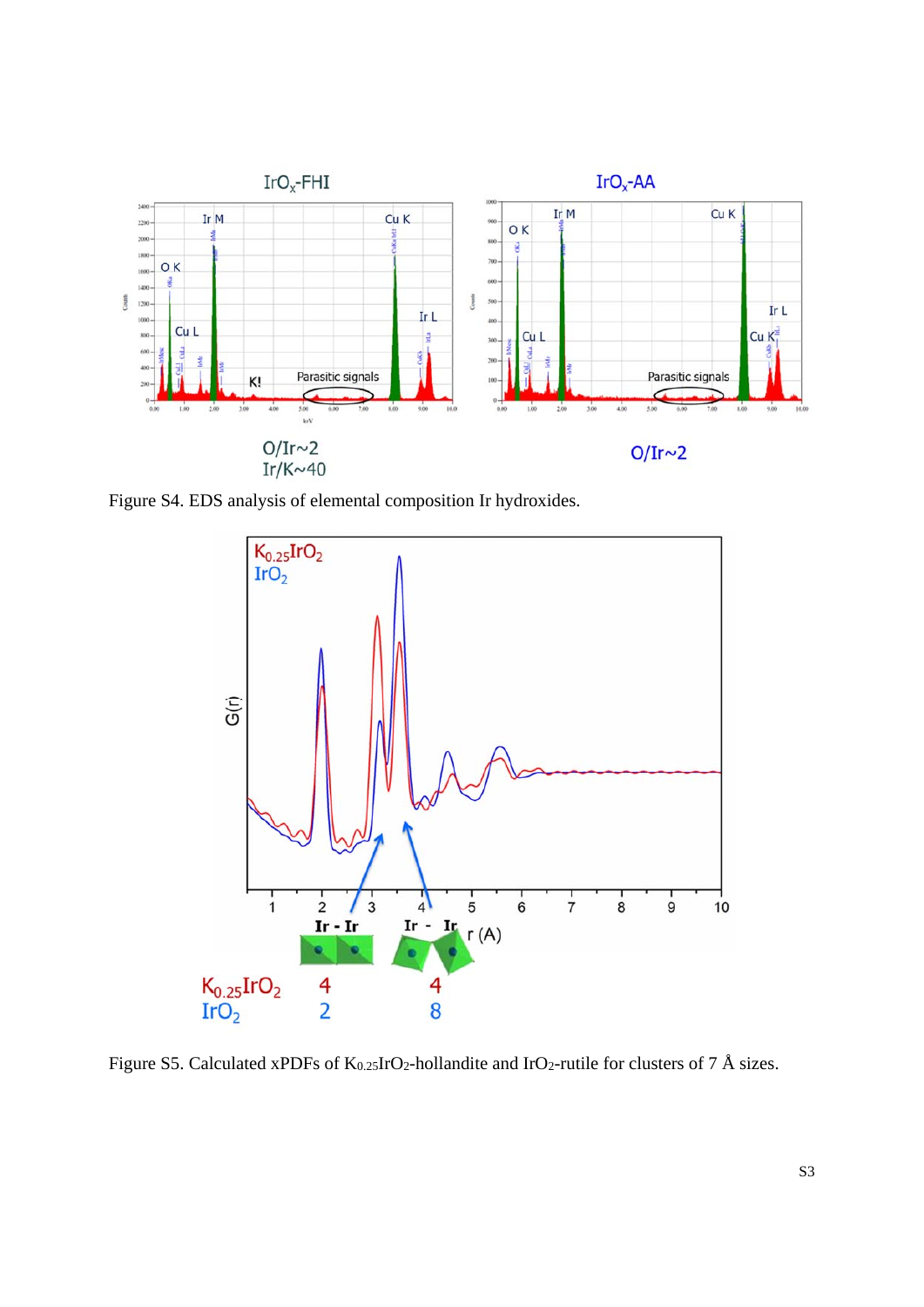

Figure S6. A comparison of the ePDFs of IrO<sub>x</sub> hydroxides with the calculated xPDfs of the nanosized IrO<sub>2</sub>-Rutile (red line) and the K<sub>0.25</sub>IrO<sub>2</sub>-hollandite (black line ). a) IrO<sub>x</sub>-FHI (green line); b)  $IrO_x$ -commercial (blue line).



Figure S7. The plot shows the peak energy position of  $2^d$ derevative of EELS Ir O<sub>2,3</sub>-edge spectra as a function of Ir oxidation state (IrCl<sub>3</sub>-magenda, IrO<sub>x</sub>-FHI-green, IrO<sub>x</sub>-commercial-blue, K0.25IrO2-black and IrO2-red ).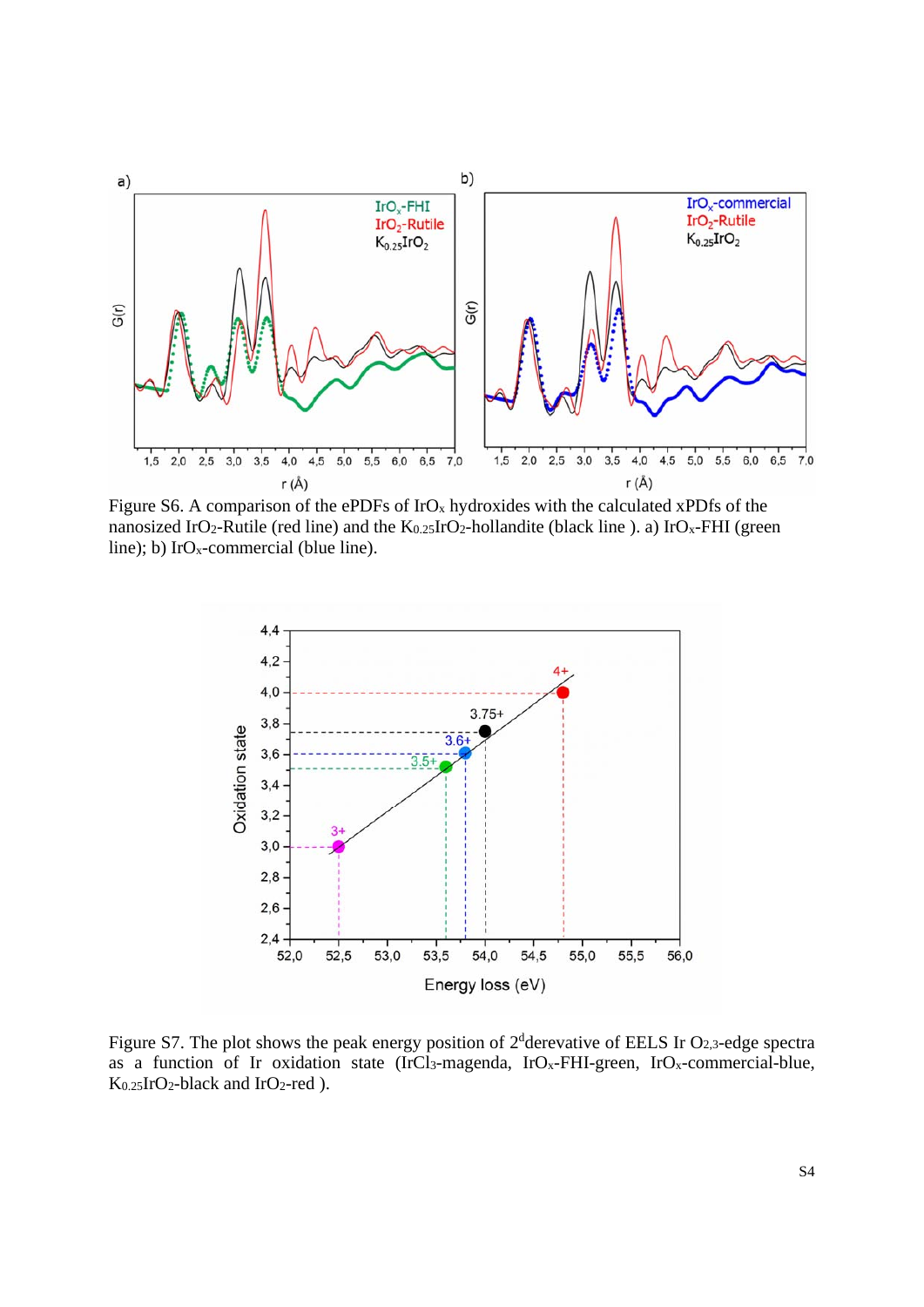

Figure S8. The electron beam intensity effect on the nano-and electronic structure of the  $IrO<sub>x</sub>$ commercial catalyst. All EELS spectra (diffraction mode) and corresponding diffraction patterns of shown ePDFs were measured under two different illumination conditions: 1pA/cm<sup>2</sup> (blue curve) and 16 pA/cm<sup>2</sup> (magenta curve) current density at 25 kx magnification. a) EELS Oxygen K-edge; b) ePDFs; c) A comparison of the EELS Ir O<sub>2,3</sub>-edge of the IrO<sub>x</sub>-commercial with the reference IrO<sub>2</sub> spectrum (red); d) A comparison of the positive component of  $2<sup>d</sup>$  Derivative of the Ir O<sub>2,3</sub>-edge of the IrO<sub>x</sub>-commercial with the reference IrO<sub>2</sub> (red) and K<sub>0.25</sub>IrO<sub>2</sub> (black) spectra.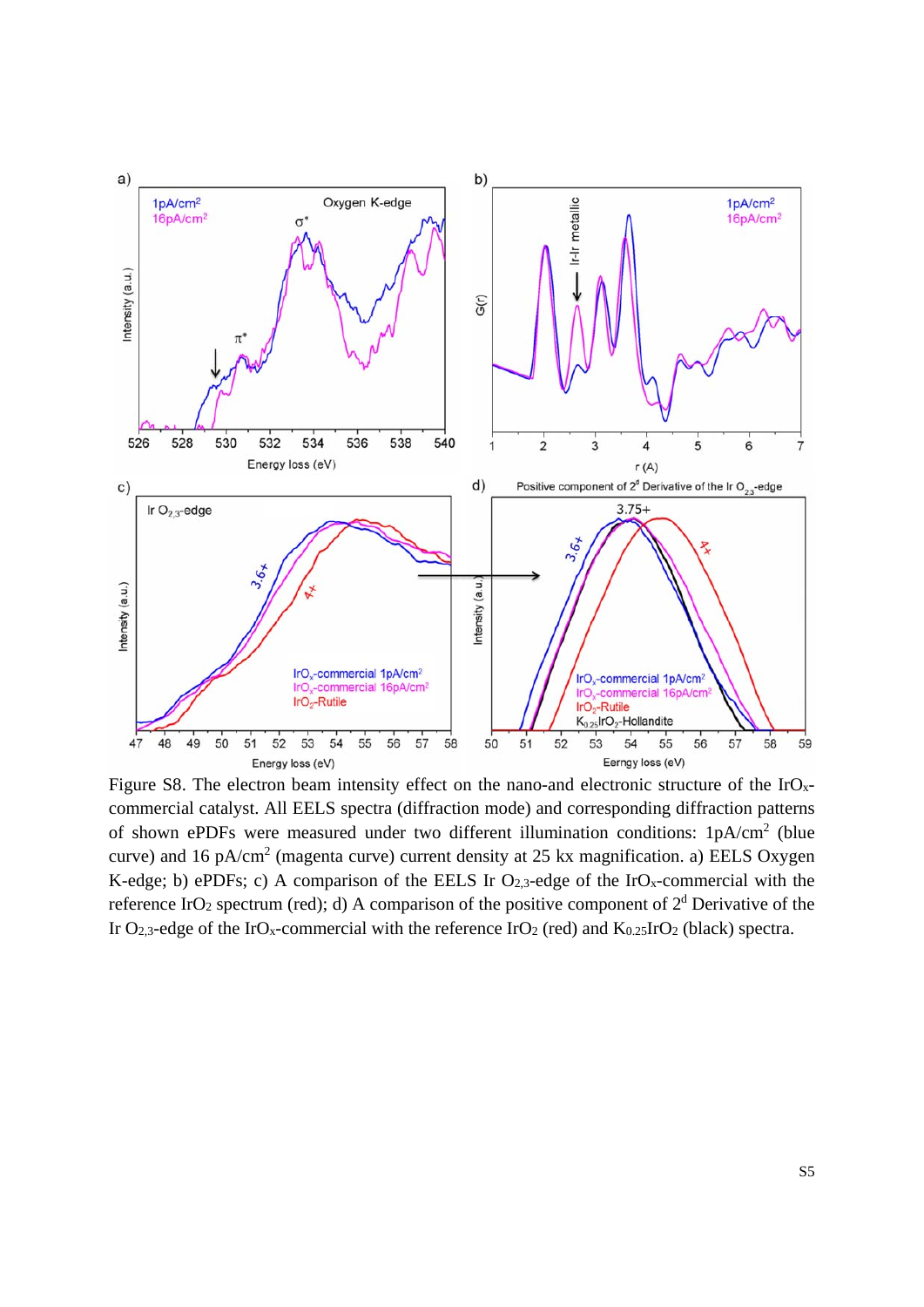

Figure S9. HRTEM images of  $IrO<sub>x</sub>$  hydroxides showing formaiton of the Ir metallic phase (marked with red arrows) on the particle surfaces induced by e-beam irradiation.



Figure S10. a) ePDFs of the first Ir-O pair correlation distances for the IrO2-rutile sample (red), IrO<sub>x</sub> -FHI (green) and IrO<sub>x</sub>-commercial (blue); calculated xPDFs of the first Ir-O pair correlation distances for the  $K_{0.25}IrO_2$  – hollandite (black) and  $IrO_2$  – rutile (red). The octahedron models for the rutile and the hollandite structure clearly shows the difference of IrO<sub>6</sub> octahedral distrotions between these two structures.